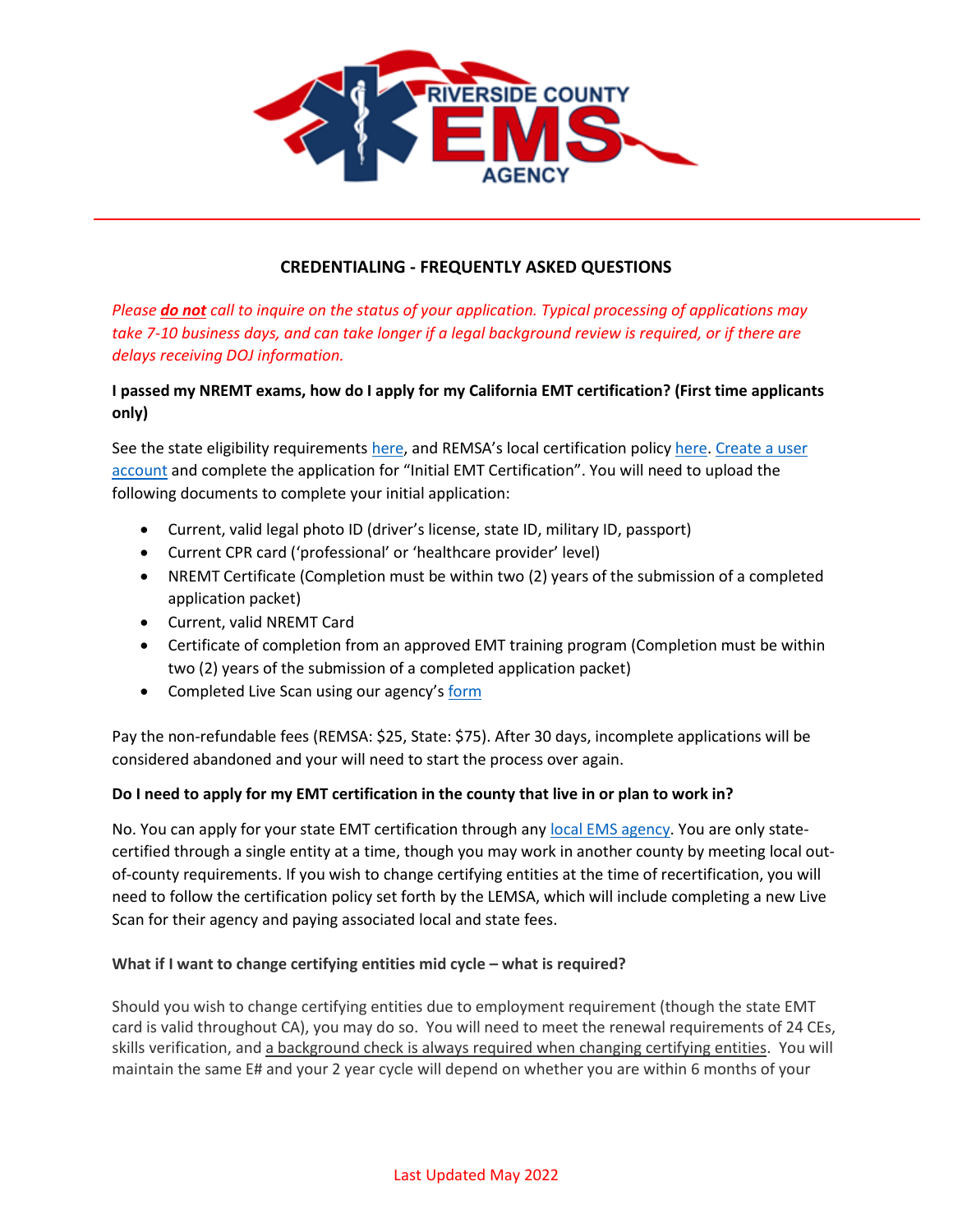current expiration or re-certifying greater than 6 months in advance. The certifying entity will verify your requirements, and issue a new EMT card.

### **Can I use my Heartsaver First Aid CPR card to meet the CPR requirement?**

No. Applicants must possess a current and valid CPR card at the 'professional' or 'healthcare provider' level. REMSA will only accept American Heart Association, American Red Cross, and American Safety & Health Institute (ASHI) CPR cards. REMSA-approved equivalents may be honored, please check with certification staff. All cards must have the information on them typed. Handwritten cards are not accepted.

## **I received a request for "additional information" for my application, what does this mean?**

Please log in to th[e application portal](https://ca.emsbridge.com/remsa/public/portal#/login) and select "Continue" on the "additional information" form to view information on which required document(s) you are missing.

## **I am a licensed Paramedic in another state, how do I transfer my credentials to California?**

State paramedic licensure is granted by the state authority. Inquiries for paramedic licensure should be directed to EMSA['s paramedic unit](https://emsa.ca.gov/paramedic/).

## **I am licensed as a paramedic in California, do I need to apply for local accreditation?**

A paramedic must receive local accreditation in order to practice. A person cannot obtain local accreditation in Riverside County without first being employed as a paramedic by one of our approved ALS providers. Local accreditation is needed because each EMS Agency has a somewhat different scope of practice (SOP) that they permit the paramedics within their jurisdiction to work under. Part of the accreditation process is learning the local policies and procedures that a person would be practicing under in that specific jurisdiction, i.e. Riverside County. Local accreditation cannot be obtained without first receiving a State Paramedic license. The corresponding state regulation may be found [here,](https://govt.westlaw.com/calregs/Document/ICEC9DDC738DB41D6A84B0A5573F7DEE5?viewType=FullText&originationContext=documenttoc&transitionType=CategoryPageItem&contextData=(sc.Default)) and local policy may be found [here.](http://remsa.us/policy/1207.pdf) Apply for paramedic accreditation in Riverside County on our application [portal.](https://ca.emsbridge.com/remsa/public/portal#/login)

# **I am currently or previously certified as an EMT or Paramedic in California, how do obtain reciprocity in another state?**

EMTs should send their agency-specific reciprocity form to [emd-discipline@rivco.org.](mailto:emd-discipline@rivco.org) REMSA will complete the form and send it back to the requesting agency both by fax and USPS. Paramedics should send requests for paramedic reciprocity to [paramedic@emsa.gov.](mailto:paramedic@emsa.gov)

#### **I am a certified EMT in another state, how do I transfer my credentials to California?**

See our Initial EMT Certification policy [here.](http://remsa.us/policy/1202.pdf) In order to obtain EMT certification in California, the applicant possessing a current, valid out-of-state EMT certification must, in addition to other requirements outlined in the policy, show:

- Proof of current and valid out-of-state (OOS) certification.
- Proof from their OOS certifying agency that their certification is in good standing.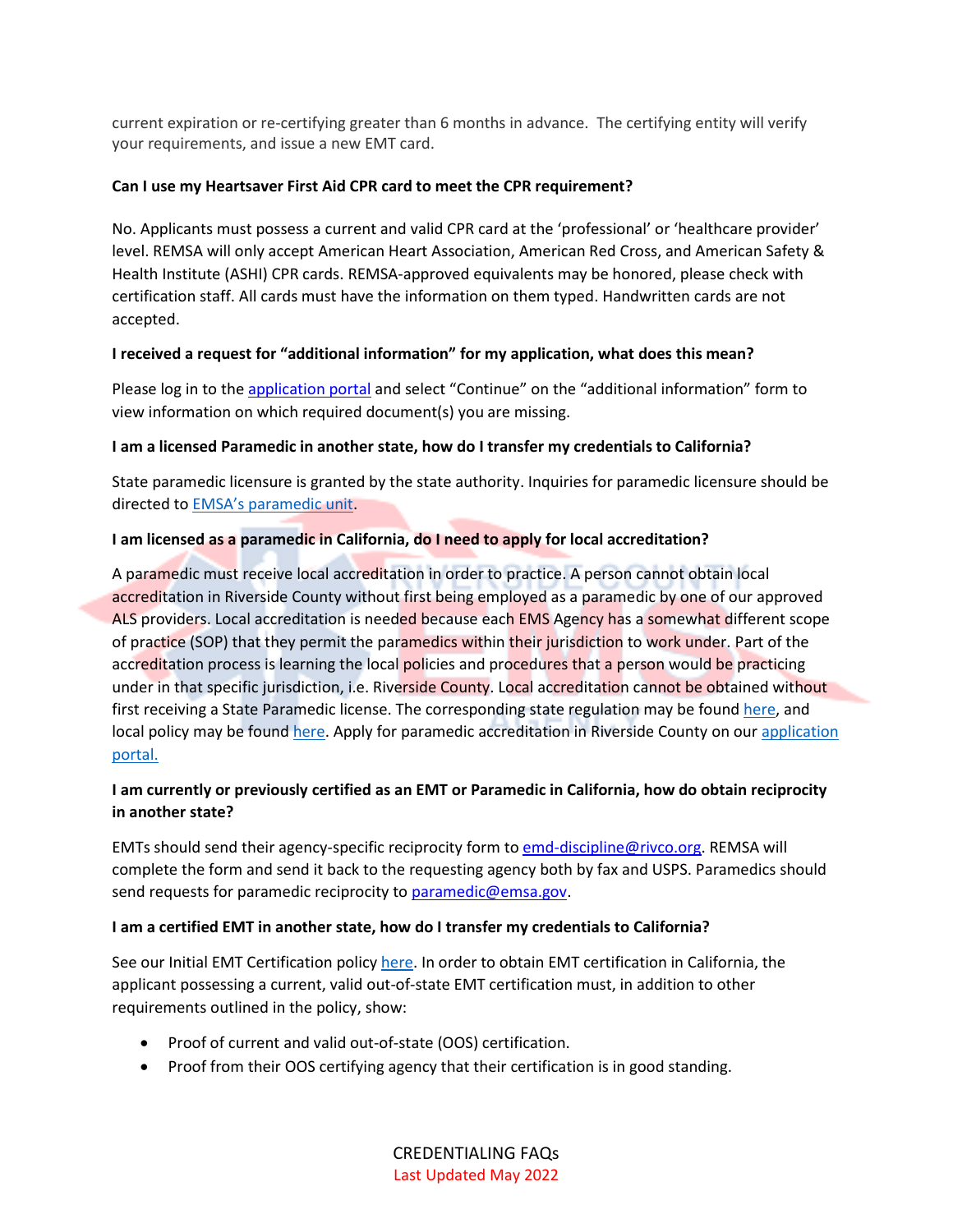• Proof of having passed the NREMT written and skills examinations within two (2) years of the submission of a completed application packet.

Applicants new to California possessing a current, valid National Registry (NR) EMT, Advanced EMT, or paramedic certificate must show:

- Proof of above certification
- Proof from the NR that their certification is in good standing

Complete the application for "Initial EMT Certification" on our [application portal.](https://ca.emsbridge.com/remsa/public/portal#/login)

# **I hold an active or expired EMT certification in another California county, how do I transfer my credentials to Riverside County?**

Apply fo[r recertification](http://remsa.us/policy/1203.pdf) or [reinstatement](http://remsa.us/policy/1204.pdf) by visiting ou[r application portal.](https://ca.emsbridge.com/remsa/public/portal#/login) Applicants who are new to Riverside County (previously certified in a different California County) must complete the "New to Riverside" application, and a Live Scan background using our agency's [form.](http://www.remsa.us/policy/REMSA-EMT-Request-for-Live-Scan.pdf#View=FitV)

#### **I am a Riverside County EMT or Paramedic with a routine change of employment, what do I do now?**

EMTs may complete the EMT Change of Employment form in the applications section of their [online](https://ca.emsbridge.com/remsa/public/portal#/login)  [REMSA profile.](https://ca.emsbridge.com/remsa/public/portal#/login) Paramedics should contact REMSA certification staff to have the Paramedic Employment Change form added to their online REMSA profile.

#### **What should I do if my EMT certification lapsed?**

You may apply for reinstatement through any LEMSA or certifying entity. State regulations regarding reinstatement ( $> 6$  months, 6-12 months, and  $> 12$  months) can be found [here](https://govt.westlaw.com/calregs/Document/I201FEA04A7FB4163A7B84D459CA1C3B5?viewType=FullText&originationContext=documenttoc&transitionType=CategoryPageItem&contextData=(sc.Default)&bhcp=1) and the REMSA reinstatement policy can be found [here.](http://remsa.us/policy/1204.pdf) REMSA certifications lapsed 12 months or more require completion of a Live Scan and are subject to th[e fee schedule](http://www.remsa.us/policy/1201) for recertification with fingerprints required.

#### **I already completed a Live Scan for my employer, can I use the same form for my REMSA application?**

No. You must use our agency's Live Scan [form](http://www.remsa.us/policy/REMSA-EMT-Request-for-Live-Scan.pdf#View=FitV) when required for an application for certification through REMSA. A person who gets fingerprinted without using our REMSA form with the appropriate identification code number will not have his/her fingerprint information sent to us. Consequently, the applicant will have to be fingerprinted again, requiring a repeat fee. REMSA does not provide fingerprinting. A list of agencies within Riverside and surrounding counties that provide fingerprinting services is available on the [California Attorne](https://oag.ca.gov/fingerprints/locations/)y General's website. Do not use the application form provided on this government website for purposes of applying with our agency; you MUST use the form provided on our website. If there is a question on whether you have the correct form, please contact credentialing staff at [emsapps@rivco.org.](mailto:emsapps@rivco.org)

#### **Why do I need the epinephrine, naloxone, glucometer training?**

Per state [regulation,](https://govt.westlaw.com/calregs/Document/I276C98461B6F48788D67BB3F534CDF94?viewType=FullText&originationContext=documenttoc&transitionType=CategoryPageItem&contextData=(sc.Default)) beginning July 1, 2019, an EMT renewing his or her certification for the first time shall submit documentation of successful completion of the following training by an approved EMT training program or approved CE provider: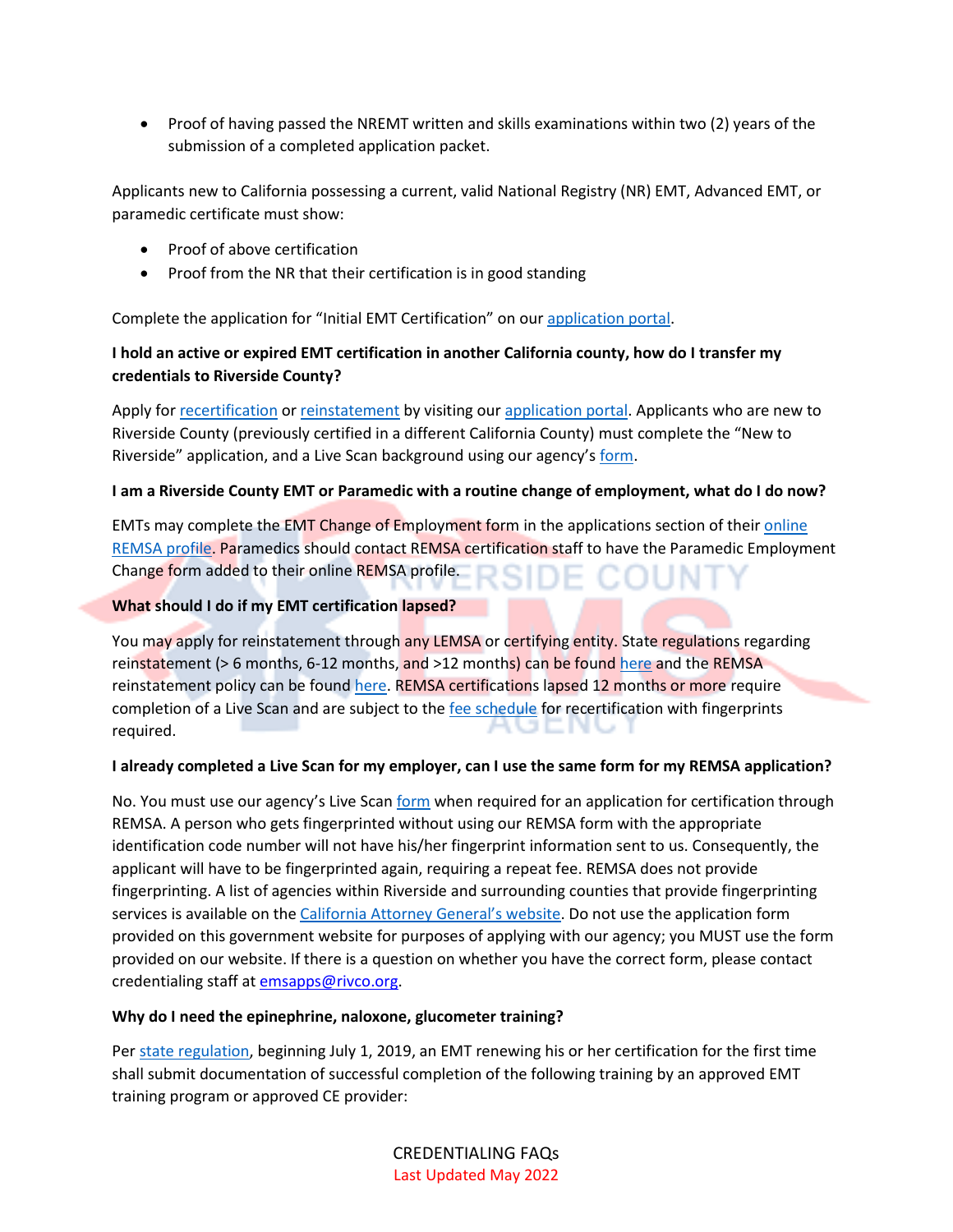(A) The use and administration of naloxone or other opioid antagonist that meets the standards and requirements of section 100075, subsection (c).

(B) The use and administration of epinephrine by auto-injector that meets the standards and requirements of section 100075, subsection (d).

(C) The use of a glucometer that meets the standards and requirements of section 100075, subsection (e).

(D) If an individual possesses a current California-issued paramedic license or California Advanced EMT certificate, then the individual need not comply with subsections (A)-(C), above.

# **Where can I find approved EMS training programs or continuing education providers?**

REMSA-approved EMS training programs can be found [here,](http://remsa.us/policy/8101.pdf#page=1&view=FitV) and approved CE providers can be found [here.](http://www2.emsa.ca.gov/ShowTraining/ContinuingEducation/GroupByContinuingEducationTable.aspx)

The certificate or documentation of successful course completion must contain the name of participant, certificate or license number, class title, CE provider name and address, date of course, class, or activity and signature of program director or class instructor.

## **Can I use college classes toward CE hours?**

Yes. Our [CE Guide for Personnel](http://remsa.us/policy/REMSACEGuideforPersonnel.pdf) provides information on continuing education for EMS personnel. College coursework completed in the biological sciences in the 24 months preceding application submission may be applied toward continuing education hours up to the maximum levels defined in CCR Title 22.

# **My EMT application was approved by REMSA, how do I get my state card?**

If your EMT application is approved, your wallet-sized state grey card will be issued and mailed to the mailing address provided on your application. If the mailing address has changed since the application was submitted, it is the responsibility of the applicant to update their account or contact credentialing staff at [emsapps@rivco.org](mailto:emsapps@rivco.org) for assistance. If the EMT card was mailed to the wrong address due to incorrect information on the application, the applicant will need to request a replacement card and pay the associated fee.

#### **My EMT card was lost or damaged, how do I get a replacement?**

Request a replacement card from the LEMSA or certifying entity that issued your certification. If you are certified in Riverside County, access your [online REMSA profile](https://ca.emsbridge.com/remsa/public/portal#/login) and complete the application for lost/replacement card. Ensure that your mailing address information is correct. The current fee for replacement cards is \$10.

#### **I am locked out of my REMSA user account, how do I reset my login credentials?**

Use the "forgot username or password" function on the online REMSA portal to retrieve your login credentials. If this does not work, call the REMSA help desk at 951-840-0675. If you have other technical issues to report (not password related), please submit a technical [support ticket.](https://remsa.freshdesk.com/support/home)